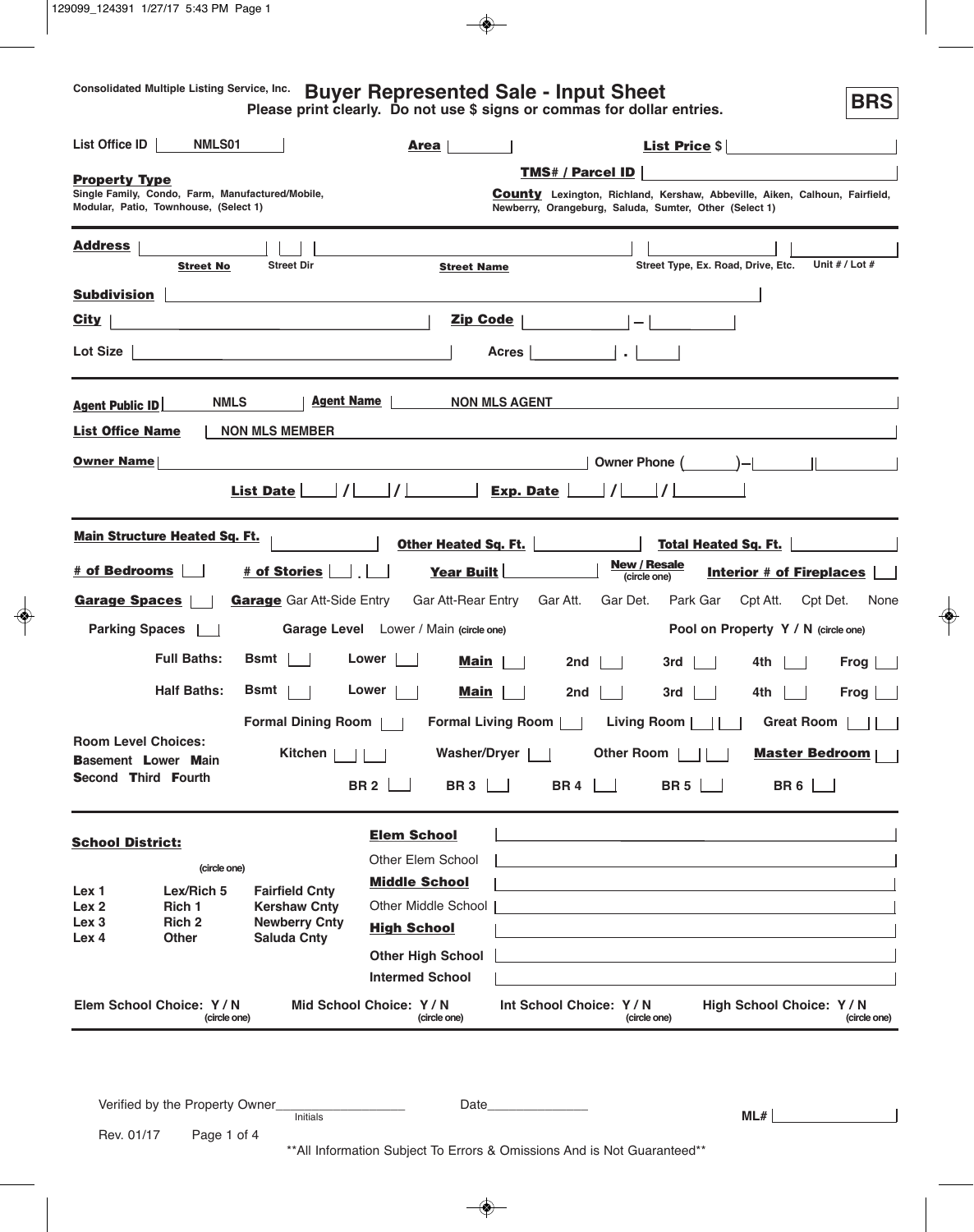|                   | List Office ID NMLS01                                                        |             |                               |                                |                                              |             | <b>Consolidated Multiple Listing Service, Inc.</b>          |        | <b>BRS</b>                                       |
|-------------------|------------------------------------------------------------------------------|-------------|-------------------------------|--------------------------------|----------------------------------------------|-------------|-------------------------------------------------------------|--------|--------------------------------------------------|
|                   | <b>Water Frontage</b><br>$0 - 9999$<br><b>HOA Contact Name:</b>              |             | <b>Assn Fee</b><br>\$         | and the company of the company | HOA Contact #: [                             |             | Assn/Regime Fee Per MO or QTR or 6 MO or YR<br>(circle one) |        |                                                  |
|                   | AGENT REMARKS (NON-PUBLIC) Attach separate page if necessary. (500 char max) |             |                               |                                |                                              |             |                                                             |        |                                                  |
|                   | <b>DIRECTIONS</b> Attach separate page if necessary. (300 char max)          |             |                               |                                |                                              |             |                                                             |        |                                                  |
|                   |                                                                              |             |                               |                                | <b>CHECK ALL THAT APPLY</b>                  |             |                                                             |        |                                                  |
|                   | <b>EXTERIOR</b>                                                              |             | Water Frontage Type           | $\Box$                         | Grill                                        | $\Box$      | Inground - Gunite                                           | □      | Fireplace                                        |
|                   |                                                                              | □           | Common Lake                   | $\Box$                         | <b>Guest House</b>                           | $\Box$      | Inground - Other                                            | $\Box$ | <b>French Doors</b>                              |
| <b>Style</b><br>□ | Antebellum                                                                   | □           | <b>Common Pond</b>            | $\Box$                         | Gutters - Full                               | $\Box$      | Inground - Vinyl                                            | □      | Floors - Hardwood                                |
| $\Box$            | <b>Bi-level</b>                                                              | $\Box$      | Creek                         | П                              | Gutters - Partial                            |             | <b>Road Type</b>                                            | $\Box$ | Floors - Laminate                                |
| $\Box$            | Bungalow                                                                     | $\Box$      | Deeded Lake Access<br>Ocean   | $\Box$                         | Hot Tub                                      | □           | Dirt                                                        | $\Box$ | Molding                                          |
| $\Box$            | Cape Cod                                                                     | □<br>□      | On Lake Monticello            | □<br>□                         | <b>Irrigation Well</b><br>Landscape Lighting | □           | Gravel                                                      | □<br>□ | <b>Recessed Lights</b><br>Skylight               |
| $\Box$            | Charleston                                                                   | $\Box$      | On Lake Murray                | $\Box$                         | Patio                                        | $\Box$      | Paved                                                       | □      | Sunken                                           |
| $\Box$            | Colonial                                                                     | П           | On Lake Wateree               | П                              | Pool House                                   | П           | <b>Private Maintenance</b>                                  | п      | Wetbar                                           |
| □                 | Contemporary                                                                 | $\Box$      | <b>Private Pond</b>           | $\Box$                         | Porch (not screened)                         |             |                                                             |        |                                                  |
| □                 | Country                                                                      | $\Box$      | River                         | $\Box$                         | Screen Porch                                 |             | <b>INTERIOR</b>                                             |        | <b>Living Room</b>                               |
| $\Box$            | Craftsman                                                                    | □           | <b>River Access</b>           | $\Box$                         | Shed                                         |             | <b>Formal Dining Room</b>                                   | □      | <b>Bay Window</b>                                |
| $\Box$            | House-Apt                                                                    | $\Box$      | View - Cove                   | □                              | Sprinkler                                    | □           | Area                                                        | □      | <b>Beams</b>                                     |
| $\Box$            | Log                                                                          | $\Box$      | View - Big Water              | $\Box$                         | Stable                                       | □           | <b>Bay Window</b>                                           | $\Box$ | <b>Books</b>                                     |
| □                 | Other                                                                        | п           | <b>Waterfront Community</b>   | □                              | Studio                                       | □           | <b>Built-ins</b>                                            | □      | Ceiling Fan                                      |
| $\Box$            | Ranch                                                                        |             |                               | □                              | Workshop                                     | $\Box$      | <b>Butler's Pantry</b>                                      | □      | Ceilings - Box                                   |
| □                 | Traditional                                                                  |             | <b>House Faces</b>            |                                |                                              | □           | Ceiling Fan                                                 | □      | Ceilings - Cathedral                             |
| ⊔                 | <b>Tri-Level</b>                                                             | □<br>□      | East<br>North                 |                                | Fencing<br>Around Pool                       | $\Box$      | Ceilings - Box                                              | □<br>□ | Ceilings - High (over 9 feet)<br>Ceilings - Tray |
| □                 | Victorian                                                                    | $\Box$      | Northeast                     | □<br>$\Box$                    | <b>Barbed Wire</b>                           | $\Box$      | Ceilings - Cathedral                                        | $\Box$ | Ceilings - Vaulted                               |
| $\Box$            | Williamsburg                                                                 | □           | Northwest                     | □                              | Chain Link                                   | □           | Ceilings - High (over 9 feet)                               | □      | <b>Entertainment Center</b>                      |
|                   | <b>Exterior Finish</b>                                                       | □           | South                         | □                              | Front                                        | □           | Ceilings - Tray                                             | □      | Fireplace                                        |
| □                 | Aluminum                                                                     | $\Box$      | Southeast                     | $\Box$                         | Full                                         | $\Box$      | Ceilings - Vaulted                                          | $\Box$ | <b>French Doors</b>                              |
| $\Box$            | Asbestos                                                                     | □           | Southwest                     | □                              | <b>Horse Fence</b>                           | $\Box$      | Combo                                                       | □      | Floors - Hardwood                                |
| $\Box$            | <b>Block</b>                                                                 | □           | West                          | □                              | Invisible Fencing                            | □<br>$\Box$ | Fireplace<br>Floors - Hardwood                              | □      | Floors - Laminate                                |
| $\Box$            | Brick - All Sides (Abv Found)                                                |             |                               | $\Box$                         | <b>Livestock Fence</b>                       | □           | Floors - Laminate                                           | $\Box$ | Molding                                          |
| □                 | Brick - Partial (Abv Found)                                                  |             | <b>Lot Location</b><br>Corner | □                              | None                                         | □           | French Doors                                                | □      | Panel                                            |
| □                 | Cedar                                                                        | □<br>$\Box$ | Cul-de-Sac                    | $\Box$                         | Partial                                      | $\Box$      | Molding                                                     | □      | <b>Recessed Lights</b>                           |
| □                 | Fiber Cement i.e. Hardy Plank                                                | □           | On Golf Course                | $\Box$                         | <b>Privacy Fence</b>                         | □           | <b>Recessed Lights</b>                                      | □      | Skylight                                         |
| □<br>$\Box$       | Log<br>Other                                                                 | □           | On Water                      | □                              | Rear Only - Aluminum                         | □           | Wet Bar                                                     | □      | Sunken                                           |
| $\Box$            | Stone                                                                        |             |                               | □                              | Rear Only - Brick                            |             |                                                             | □      | Wetbar                                           |
| □                 | Stucco - Hard Coat                                                           |             | <b>Exterior</b>               | $\Box$                         | Rear Only - Chain Link                       |             | <b>Formal Living Room</b>                                   |        | <b>Great Room</b>                                |
| $\Box$            | Stucco - Synthetic                                                           | □           | Airplane Hangar               | □<br>□                         | Rear Only - Other<br>Rear Only - Vinyl       | □           | <b>Bay Window</b>                                           | □      | Balcony                                          |
| □                 | Vinyl                                                                        | $\Box$      | Barn                          | $\Box$                         | Rear Only - Wood                             | $\Box$      | Ceiling Fan                                                 | □      | <b>Bay Window</b>                                |
| □                 | Wood                                                                         | □           | <b>Boat Ramp</b>              | □                              | Rear Only - Wrought Iron                     | $\Box$      | Ceilings - Box                                              | □      | Beams                                            |
| $\Box$            | Wood Fiber i.e. Masonite                                                     | □           | Deck                          | □                              | Wood                                         | $\Box$      | Ceilings - Cathedral                                        | □      | Bookcase                                         |
|                   |                                                                              | $\Box$      | Dock                          |                                |                                              | $\Box$      | Ceilings - High (over 9 feet)<br>Ceilings - Tray            | □      | Ceiling Fan                                      |
|                   | <b>Foundation</b>                                                            | □           | Dock - Shared                 |                                | Pool Type                                    | □<br>$\Box$ | Ceilings - Vaulted                                          | □      | Ceilings - Box                                   |
| $\Box$            | <b>Crawl Space</b>                                                           | $\Box$      | Fireplace                     | $\Box$                         | Above Ground                                 | $\Box$      |                                                             | $\Box$ | Ceilings - Cathedral                             |

 $\Box$  Slab

Verified by the Property Owner\_\_\_\_\_\_\_\_\_\_\_\_\_\_\_\_\_\_ Date\_\_\_\_\_\_\_\_\_\_\_\_\_\_

Initials **ML#**

□ Front Porch

Rev. 01/17 Page 2 of 4

- n Above Ground
- n Indoor
- **n Entertainment Center**
- □ Ceilings High (over 9 feet)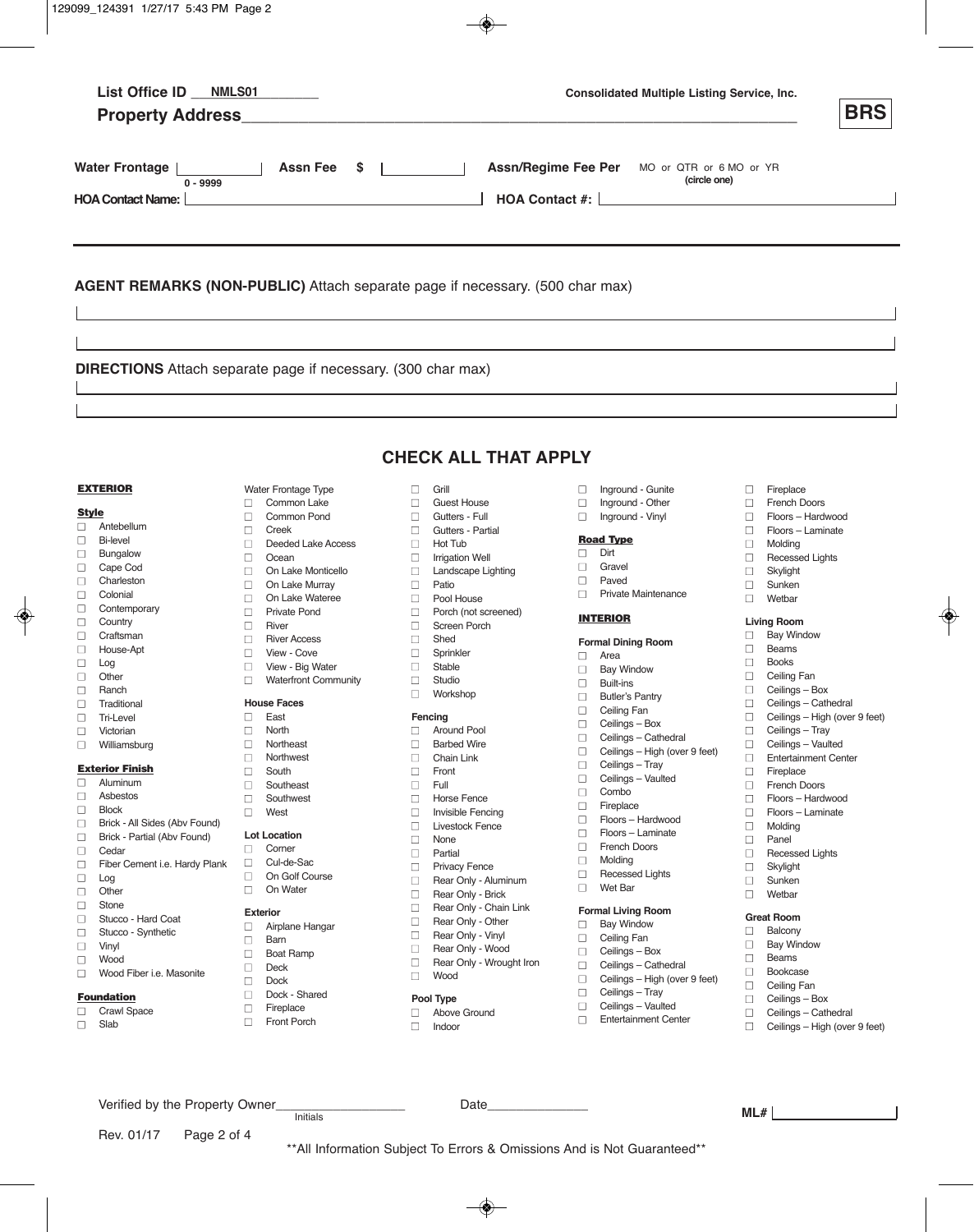# **Property Address\_\_\_\_\_\_\_\_\_\_\_\_\_\_\_\_\_\_\_\_\_\_\_\_\_\_\_\_\_\_\_\_\_\_\_\_\_\_\_\_\_\_\_\_\_\_\_\_\_\_\_\_\_\_\_\_\_\_**

□ Bay Window nBidet □ Built-Ins<br>□ Ceiling F □ Ceiling Fan<br>□ Ceilings – B nCeilings – Box □ Ceilings – Cathedral<br>□ Ceilings – High (over □ Ceilings – High (over 9 feet)<br>□ Ceilings – Tray

□ Ceilings – Tray<br>□ Ceilings – Vault □ Ceilings – Vaulted<br>□ Closet – His & He  $\Box$  Closet – His & Her  $\Box$  Closet – Private □ Closet – Walk-in<br>□ Double Vanity Double Vanity<br>
Fireplace □ Fireplace<br>□ Floors – h □ Floors – Hardwood<br>□ Floors – Laminate □ Floors – Laminate<br>□ French Doors **□** French Doors □ FROG (Requires Closet)<br>□ Recessed Lighting □ Recessed Lighting<br>□ Separate Shower Separate Shower □ Sitting Room<br>□ Skylight  $\Box$  Skylight □ Tub – Garden<br>□ Tub – Shower □ Tub – Shower<br>□ Whirlpool Whirlpool

**4th Bedroom** Balcony/Deck  $\Box$  Bath – Jack & Jill  $\Box$  Bath – Private Bath – Shared **n** Bay Window nBidet **Built-Ins** □ Ceiling Fan<br>□ Ceilings – B □ Ceilings – Box<br>□ Ceilings – Cath Ceilings – Cathedral □ Ceilings – High (over 9 feet)

□ Ceilings – Tray □ Ceilings – Vaulted<br>□ Closet – His & Her n Closet – His & Her □ Closet – Private □ Closet – Walk-in Double Vanity  $\Box$  Fireplace

nFloors – Hardwood nFloors – Laminate French Doors<br> **FROG** (Bequi

□ Recessed Lighting<br>□ Separate Shower □ Separate Shower<br>□ Sitting Room **Sitting Room** n Skylight  $\Box$  Tub – Garden nTub – Shower n Whirlpool **5th Bedroom** D Balcony/Deck  $\Box$  Bath – Jack & Jill<br> $\Box$  Bath – Private **Bath – Private** 

nFROG (Requires Closet)

**ML#**



 $\Box$  Bath – Shared **Bay Window** 

□ Ceilings – Tray<br>□ Ceilings – Vaul □ Ceilings – Vaulted<br>□ Closet – His & Her  $\Box$  Closet – His & Her Closet – Private □ Closet – Walk-in<br>□ Double Vanity □ Double Vanity<br>□ Fireplace  $\Box$  Fireplace<br> $\Box$  Floors – H □ Floors – Hardwood<br>□ Floors – Laminate nFloors – Laminate

□ French Doors<br>□ FROG (Requi □ FROG (Requires Closet)<br>□ Recessed Lighting nRecessed Lighting  $\Box$  Separate Shower □ Sitting Room<br>□ Skylight  $\Box$  Skylight<br> $\Box$  Tub – G □ Tub – Garden<br>□ Tub – Shower □ Tub – Shower<br>□ Whirlpool Whirlpool **6th Bedroom** □ Balcony/Deck □ Bath – Jack & Jill<br>□ Bath – Private Bath – Private  $\Box$  Bath – Shared □ Bay Window<br>□ Bidet nBidet □ Built-Ins<br>□ Ceiling I □ Ceiling Fan<br>□ Ceilings – B Ceilings – Box □ Ceilings – Cathedral □ Ceilings – High (over 9 feet)

□ Ceilings – Tray<br>□ Ceilings – Vaul Ceilings – Vaulted  $\Box$  Closet – His & Her n Closet – Private  $\Box$  Closet – Walk-in Double Vanity Fireplace nFloors – Hardwood □ Floors – Laminate<br>□ French Doors **French Doors** □ FROG (Requires Closet)<br>□ Recessed Lighting □ Recessed Lighting<br>□ Separate Shower Separate Shower nSitting Room  $\Box$  Skylight nTub – Garden nTub – Shower n Whirlpool **Basement**  $\Box$  No<br> $\Box$  Yes Yes

□ Bidet<br>□ Built-□ Built-Ins<br>□ Ceiling I **Ceiling Fan** □ Ceilings – Box<br>□ Ceilings – Cath □ Ceilings – Cathedral<br>□ Ceilings – High (over □ Ceilings – High (over 9 feet)<br>□ Ceilings – Trav

# **CHECK ALL THAT APPLY**

□ Spa/Multiple Head Shower<br>□ Steam Shower □ Steam Shower<br>□ Tub – Garden □ Tub – Garden<br>□ Tub – Shower □ Tub – Shower<br>□ Whirlpool Whirlpool

**2nd Bedroom** Balcony/Deck  $\Box$  Bath – Jack & Jill  $\Box$  Bath – Private Bath – Shared □ Bay Window □ Bidet<br>□ Built-I **Built-Ins** □ Ceiling Fan<br>□ Ceilings – E □ Ceilings – Box<br>□ Ceilings – Cath □ Ceilings – Cathedral<br>□ Ceilings – High (over nCeilings – High (over 9 feet)

□ Ceilings – Tray<br>□ Ceilings – Vaul □ Ceilings – Vaulted<br>□ Closet – His & Her n Closet – His & Her  $\Box$  Closet – Private Closet – Walk-in Double Vanity<br>
Fireplace  $\Box$  Fireplace<br> $\Box$  Floors – H

**3rd Bedroom** Balconv/Deck  $\Box$  Bath – Jack & Jill  $\Box$  Bath – Private n Bath – Shared

nFloors – Hardwood □ Floors – Laminate<br>□ French Doors □ French Doors<br>□ Recessed Lig nRecessed Lighting  $\Box$  Separate Shower<br> $\Box$  Sitting Room □ Sitting Room<br>□ Skylight Skylight nTub – Garden □ Tub – Shower<br>□ Whirlpool Whirlpool

□ Built-Ins<br>□ Ceiling R □ Ceiling Fan<br>□ Ceilings – E □ Ceilings – Box<br>□ Ceilings – Cath □ Ceilings – Cathedral<br>□ Ceilings – High (over nCeilings – High (over 9 feet)

□ Ceilings – Tray<br>□ Ceilings – Vaul □ Ceilings – Vaulted<br>□ Closet – His & He  $\Box$  Closet – His & Her □ Closet – Private<br>□ Closet – Walk-in □ Closet – Walk-in<br>□ Double Vanity  $\Box$  Double Vanity<br> $\Box$  Fireplace  $\Box$  Fireplace<br> $\Box$  Floors – H □ Floors – Hardwood<br>□ Floors – Laminate □ Floors – Laminate<br>□ French Doors □ French Doors<br>□ Recessed Lig □ Recessed Lighting<br>□ Separate Shower □ Separate Shower<br>□ Separate Water C  $\Box$  Separate Water Closet<br> $\Box$  Sitting Room □ Sitting Room<br>□ Skylight  $\Box$  Skylight<br> $\Box$  Sna/Mul

\*\*All Information Subject To Errors & Omissions And is Not Guaranteed\*\*

# □ Ceilings – Tray<br>□ Ceilings – Vaul

- □ Ceilings Vaulted<br>□ Fntertainment Cei
- $\Box$  Entertainment Center<br> $\Box$  Fireplace
- □ Fireplace<br>□ French D
- **French Doors**
- □ Floors Hardwood<br>□ Floors Laminate
- □ Floors Laminate
- □ Molding<br>□ Recesse
- □ Recessed Lights<br>□ Skylight  $\Box$  Skylight
- 
- $\Box$  Sunken Wethar

#### **Kitchen**

- $\Box$  Bar<br> $\Box$  Bay
- □ Bay Window<br>□ Backsplash -Backsplash - Granite
- 
- □ Backsplash Other<br>□ Backsplash Tiled
- □ Backsplash Tiled<br>□ Cabinets Glazed □ Cabinets - Glazed<br>□ Cabinets - Natural
- □ Cabinets Natural<br>□ Cabinets Other
- nCabinets Other
- □ Cabinets Painted<br>□ Cabinets Pickle
- □ Cabinets Pickle<br>□ Cabinets Staine
- □ Cabinets Stained<br>□ Ceiling Fan
- □ Ceiling Fan<br>□ Counter Top
- □ Counter Tops Concrete<br>□ Counter Tops Formica nCounter Tops - Formica
- **n** Counter Tops Granite
- 
- □ Counter Tops Granite Tile<br>□ Counter Tops Other nCounter Tops - Other
- **n** Counter Tops Quartz
- □ Counter Tops Solid Surface<br>□ Counter Tops Tile
- nCounter Tops Tile
- □ Eat-In<br>□ Firepla
- $\Box$  Fireplace
- Floors Hardwood
- nFloors Laminate
- □ Floors Tile<br>□ Floors Vin
- □ Floors Vinyl<br>□ Galley Galley
- n Island
- $\n **N**$ ook
- nPantry
- 
- □ Prep Sink<br>□ Recessed **Recessed Lights**
- □ Second Kitchen<br>□ Wetbar
- nWetbar

### **Range**

- n Built-In
- □ Continuous Clean<br>□ Convection
- □ Convection<br>□ Counter Co
- Counter Cooktop n Double Oven
- □ Free-standing
- 
- □ Gas<br>□ Grill Grill
- □ Island Cooktop
- □ Self Clean<br>□ Smooth Su
- Smooth Surface

Rev. 01/17 Page 3 of 4

- **Equipment** n Compactor
- □ Dishwasher<br>□ Disposal
- □ Disposal<br>□ Drver
- Dryer
- □ Freezer<br>□ Icemak **Icemaker**
- 
- □ Microwave Above Stove<br>□ Microwave Built-in
- □ Microwave Built-in<br>□ Microwave Counte Microwave - Countertop
- $\Box$  Microwave Pull Out
- Pot Filler
- □ Refrigerator<br>□ Stove Exha
- $\Box$  Stove Exhaust Vented Ext.<br> $\Box$  Tankless H20
- □ Tankless H20<br>□ Washer Washer
- **n** Water Filter
- 
- □ Water Softener Leased<br>□ Water Softener Owned Water Softener - Owned
- □ Wine Cooler

# **Laundry**<br> **Rath**

- $\Box$  Bath
- Closet
- □ Common<br>□ Electric
- nElectric
- □ Garage
- nGas
- **n** Heated Space
- □ Kitchen<br>□ Mud Ro Mud Room
- 
- $\Box$  None
- □ Porch<br>□ Unhea
- **Unheated Space n** Utility Room

#### **Other Rooms**

- **n** Bonus-Finished
- □ Bonus-Unfinished<br>□ Enclosed Garage
	- Enclosed Garage
- nExercise Room
- □ Sun Room<br>□ FROG (No
	- FROG (No Closet)
- **n FROG** (With Closet)
- □ In-Law Suite<br>□ Librarv Library
- nLoft

 $\Box$  Office nOther □ Sewing<br>□ Wine C nWine Cellar nWorkshop **Master Bedroom**  $\Box$  Balcony/Deck<br>  $\Box$  Bath – Jack & Bath – Jack & Jill n Bath – Private  $\Box$  Bath – Shared **n** Bay Window nBidet

□ Media Room<br>□ Nursery nNursery

Verified by the Property Owner\_\_\_\_\_\_\_\_\_\_\_\_\_\_\_\_\_\_ Date\_\_\_\_\_\_\_\_\_\_\_\_\_\_

Initials